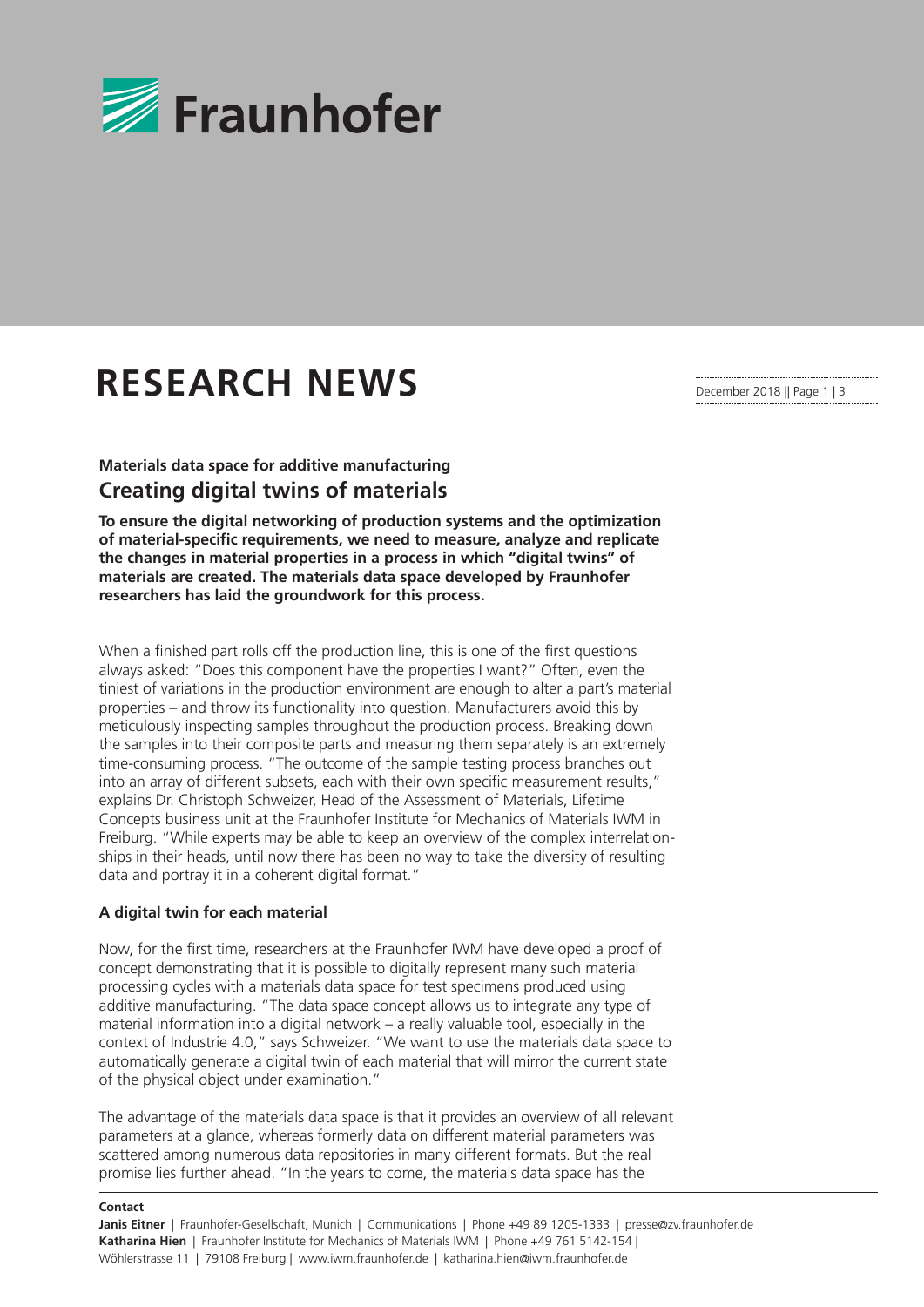

potential to become the production command center. Whenever component quality isn't up to the expected standard, you can compare it with information on previous components stored in the materials data space to determine whether the present component can in fact be used or whether it must be rejected," says Schweizer. In the future, these results could be automatically integrated into industrial decision-making processes: whenever component quality dips below the required standard, production automatically comes to a halt.

#### **An ontology-based materials framework**

Creating the data space –and managing the diversity of materials data – calls for a corresponding information model. "In this case, the model reflects the natural material world, in which material states and properties are assigned to defined categories," explains Dr. Adham Hashibon, researcher in manufacturing processes at the Fraunhofer IWM. Researchers draw on an ontology-based framework of fixed logic and hierarchy. The best way of thinking about it is in terms of a social network, like Facebook. Each person on Facebook is a node in the network. And in turn, these nodes have their own associations, for instance, taste in music. "What we do is to create semantic relationships between the individual material objects and their associated processing steps," says Hashibon. Then there are also interrelationships among these communities. What would be a friendship on Facebook is represented in the materials data space by details on the chronological sequence of production or work steps, for instance "leaving the additive manufacturing process" or "this laser is part of the 3D printing process".

The new demonstrator for additively manufactured metal components (mentioned earlier) has the capacity to generate samples, characterize the materials they contain, conduct subsequent data analysis and determine material properties. Thanks to the logic underpinning the model, users can make extremely complex queries of the data space that simply wouldn't be possible with the same degree of flexibility in the case of a conventional database. Through its pioneering work on digitalized data spaces, the Fraunhofer IWM is making a significant contribution to European initiatives on materials modeling as part of the European Materials Modelling Council, as well as to the Digitalization Strategy of the German state of Baden-Württemberg. In the medium term, the researchers intend to convert all data administration functions used by the Fraunhofer IWM to the data space model. They are currently looking for collaboration partners and pilot users for this and other applications, who will then share the chance to shape innovative new materials developments.

**RESEARCH NEWS**  December 2018 || Page 2 | 3